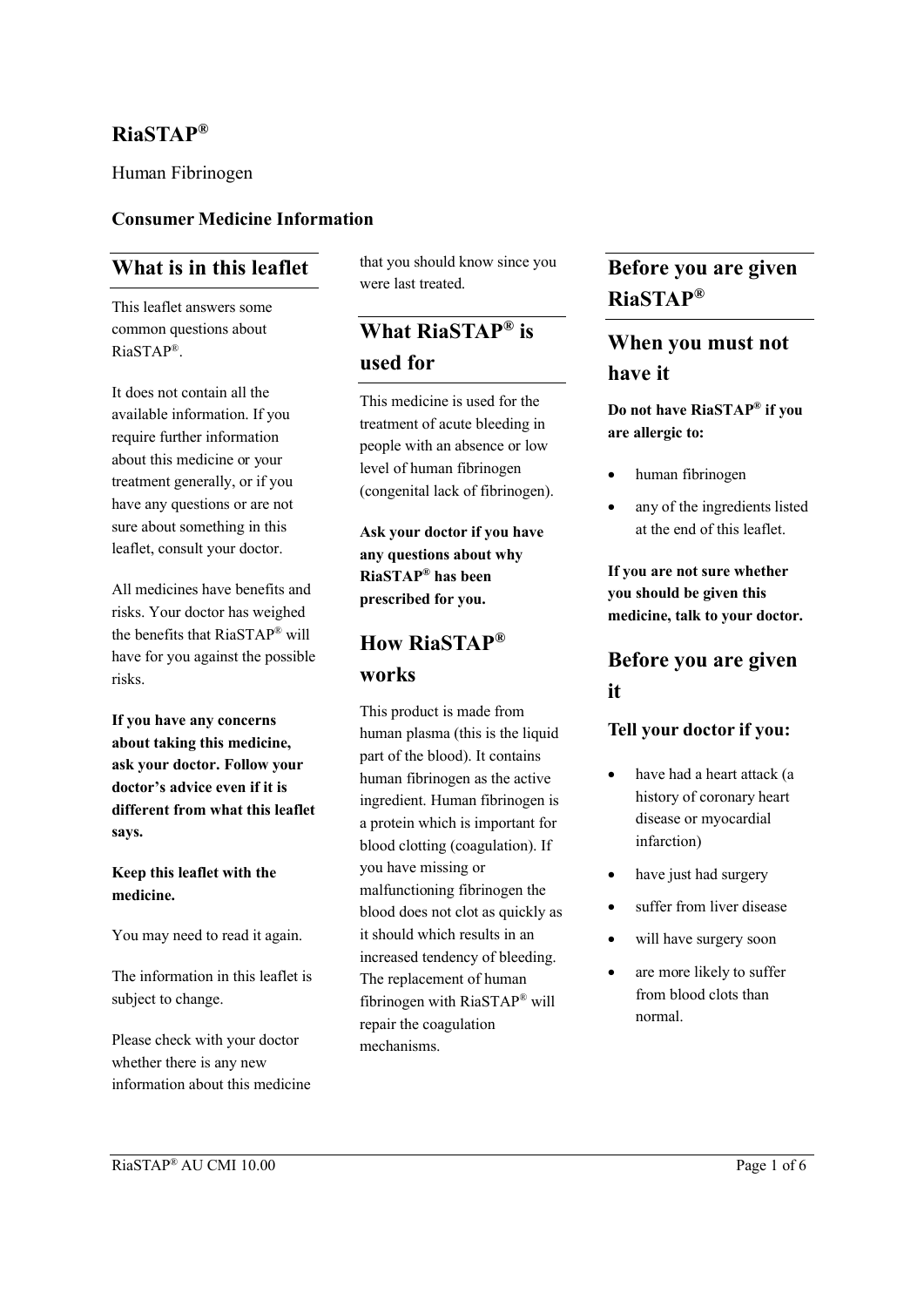#### **Tell your doctor if you are pregnant or breast feeding.**

This medicine should only be used if clearly needed during pregnancy or breast feeding.

#### **Tell your doctor if you are on a controlled sodium diet.**

This medicine contains sodium which should be taken into consideration.

**Tell your doctor if you are allergic to any medicine or food.**

**If you have not told your doctor about any of the above, tell them before you are given RiaSTAP® .**

Your doctor can discuss with you the risks and benefits involved with using this medicine.

## **About blood products**

This product is made from human plasma (this is the liquid part of blood). When products are made from human blood or plasma and injected into you, it is possible that viruses or other substances could be present in the product and cause an illness. These could be viruses such as hepatitis, human immunodeficiency virus (HIV), or parvovirus B19. There could also be other infectious agents some of which may not yet have been discovered.

To reduce the risk of infection extra steps are taken when manufacturing this product. Strict controls are applied when selecting blood donors and donations. The product is specially treated to kill and remove viruses. These special treatments are considered effective against certain viruses known as enveloped viruses (such as HIV and hepatitis B and C) and also for the non-enveloped virus hepatitis A. The measures taken may be of limited value against non-enveloped viruses such as parvovirus B19. Despite these measures, the risk of transmitting infection cannot be totally eliminated.

Vaccines are available against some of these viruses and your doctor will be able to help you decide whether you should have any of those vaccines.

**Please discuss the risks and benefits of this medicine with your doctor.**

# **Taking other medicines**

**Tell your doctor if you are taking any other medicines, including medicines that you buy without a prescription from your pharmacy, supermarket or health food shop.**

Some medicines may affect the way other medicines work.

## **How to use RiaSTAP®**

Treatment should be started and supervised by a doctor. RiaSTAP® is reconstituted with 50 mL of Water for Injections and then administered by slow intravenous injection at a rate not exceeding 5 mL per minute.

The following procedures are given as a guide only:

# **Preparing RiaSTAP® for reconstitution**

- 1. Ensure you have all the required components to reconstitute RiaSTAP®.
- 2. Allow the vials of RiaSTAP® and Water for Injections (WFI) to reach room temperature prior to use, which may take up to one hour. Do not warm the WFI in hot water.
- 3. Remove jewellery, watches, rings, etc.
- 4. Wash hands with soap and water, dry with a clean towel.
- 5. Select an appropriate work area with good lighting and a surface which can be cleaned.
- 6. Using a clean cloth or paper towel, clean the preparation area with methylated spirits.
- 7. Gather the components to be used (supplied in the RiaSTAP® carton).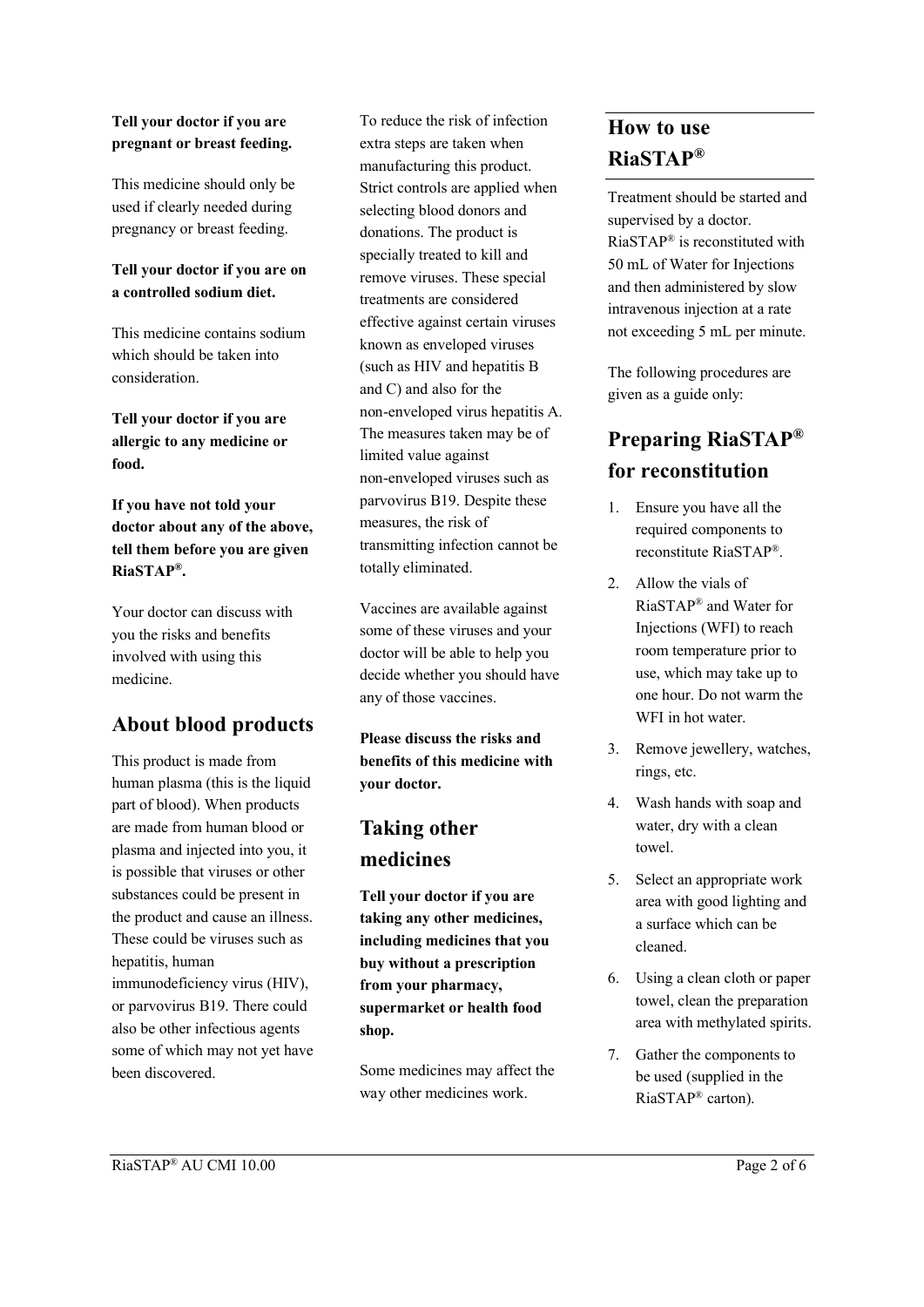#### **Components**

- One vial of RiaSTAP®
- One vial of 50 mL Water for injections
- One transfer set
- One dispensing pin
- One syringe filter.

Check the expiry date of each item. Do not use if expired.

# **Instructions for RiaSTAP® reconstitution**

Follow these steps to prepare the injection.

- 1. Wash hands with soap and water, dry with a clean towel or use gloves before reconstituting the product.
- 2. Remove the cap from the RiaSTAP® vial to expose the central portion of the rubber stopper (Figure 1).



- 
- 3. Clean the surface of the rubber stopper with an antiseptic solution and allow to dry (Figure 2).



4. Remove the safety cap from one end of the provided transfer set and pierce the stopper of the RiaSTAP® vial (Figure 3).



Figure 3

5. Remove the safety cap from the other end of the transfer set, invert the WFI vial, apply gentle pressure to pierce the stopper and transfer the contents into the RiaSTAP® vial (Figure 4).



- 6. Discard the WFI vial and
- remove the transfer set from the RiaSTAP® vial.

7. Gently swirl the RiaSTAP® vial to ensure the product is fully dissolved (Figure 5).



Figure 5

- Avoid shaking which causes formation of foam.
- The powder should be completely reconstituted within 15 minutes (generally 5 to 10 minutes)
- 8. Open the plastic blister containing the dispensing pin (Figure 6).



Figure 6

9. Take the provided dispensing pin and insert into the stopper of the vial with the reconstituted RiaSTAP® (Figure 7).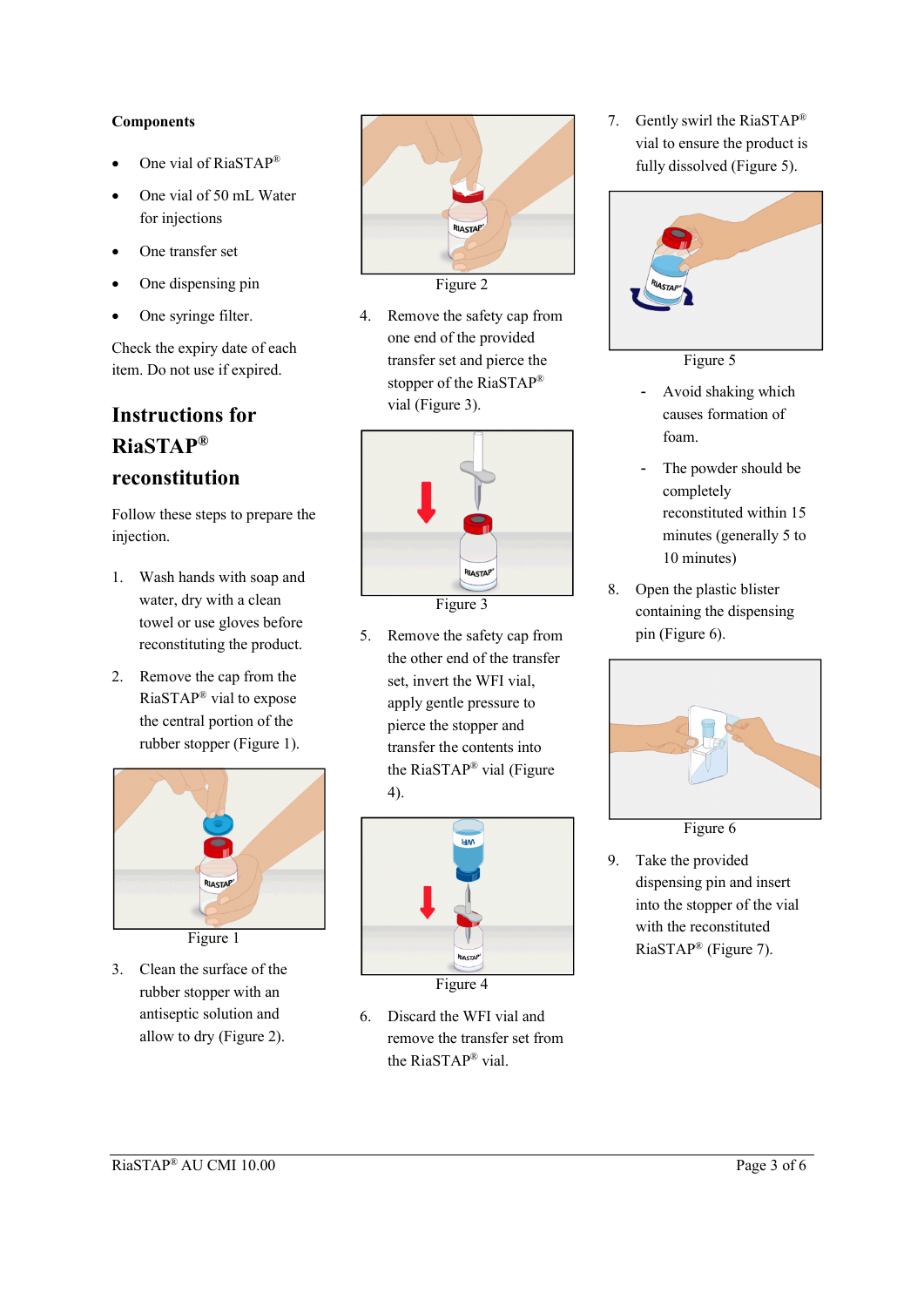

- 10. After the dispensing pin is inserted, remove the cap. After the cap is removed, do not touch the exposed surface.
- 11. Open the blister with the provided syringe filter (Figure 8).



Figure 8

12. Screw the syringe (not supplied) onto the filter (Figure 9).



Figure 9

13. Screw the syringe with the mounted filter onto the dispensing pin (Figure 10).



Figure 10

14. Draw the reconstituted RiaSTAP® into the syringe (Figure 11).



Figure 11

15. When completed, remove the syringe filter, dispensing pin and empty vial from the syringe, dispose of appropriately, and proceed with administration.

**After reconstitution the solution should be clear or slightly opalescent, that is it might sparkle when held up to the light but must not contain any obvious particles.**

**Do not mix RiaSTAP® with other medicinal products or diluents either before or during administration.**

**If it is not injected immediately it must be stored below 25°C and used within 6 hours of reconstitution. The** 

**reconstituted solution should not be stored in the refrigerator.**

**Any unused portion remaining in the vial must be discarded appropriately.**

**Every time you are given RiaSTAP® , the date of injection, the batch number and the injected volume should be recorded.**

# **How much is given**

The dose and duration of administration of RiaSTAP® depends on the severity of your fibrinogen deficiency and the location and extent of your bleeding.

As some patients may have an increased risk of blood clotting (thrombosis) the use of RiaSTAP® should only be given by doctors experienced in this treatment.

# **When it is given**

Your doctor will discuss with you when you should be given RiaSTAP®.

# **If too much is given (overdose)**

Overdose may enhance the risk of blood clots (thrombosis). Your doctor should regularly check your clotting status during your treatment.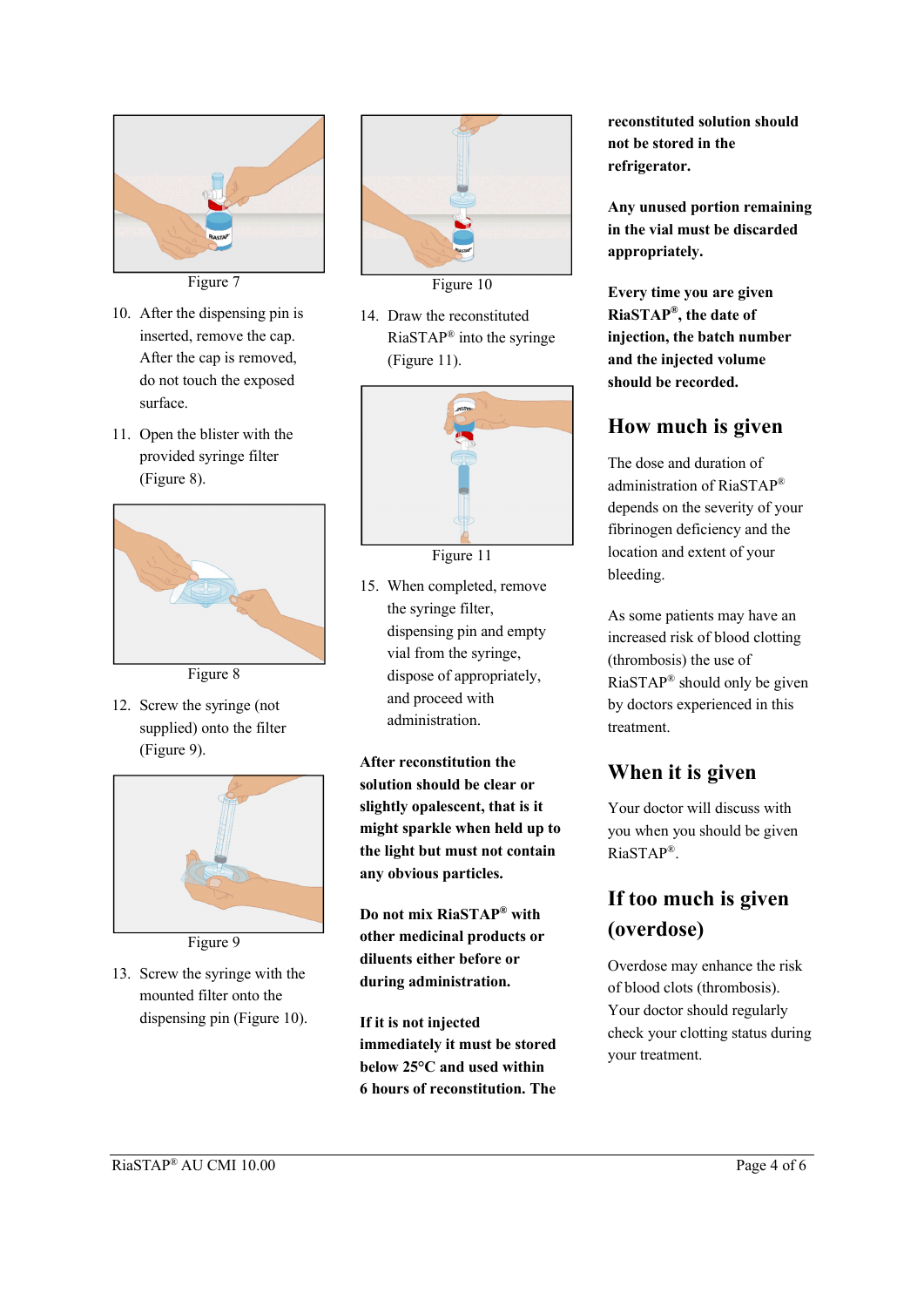**If you have any questions consult your doctor.**

## **While you are having RiaSTAP®**

#### **Things you must do**

**If you notice signs or symptoms of a serious allergy or anaphylaxis (see Side effects) while you are being given RiaSTAP® tell your doctor immediately as the administration of RiaSTAP® should be stopped immediately.**

# **Things you must not do**

**Do not give or share your medicine with anyone else, even if they have the same condition as you.**

Use this medicine in one patient on one occasion only.

#### **Side effects**

**Tell your doctor as soon as possible if you do not feel well while you are being given RiaSTAP® .**

This medicine helps most people with congenital fibrinogen deficiency who suffer a bleeding episode, but it may have unwanted side effects in a few people. All medicines can have side effects. Sometimes they are serious, most of the time they are not. You may need medical

treatment if you get some of the side effects.

**Tell your doctor immediately if you notice any of the following symptoms which may be signs of allergy as the injection of RiaSTAP® should be stopped:**

- feeling faint (fall in blood pressure)
- reddening of the skin
- rash
- difficulty in breathing
- dizziness
- itching
- shortness of breath.

**Tell your doctor if you notice the following and it worries you:**

fever.

This is the most common side effect of RiaSTAP®.

There is a risk of blood clots forming in blood vessels (thrombosis) particularly when high or repeated doses are given. The use of RiaSTAP® should only be given by experienced doctors.

Other side effects not listed above may also occur in some patients. Tell your doctor if you notice any other effects.

**Do not be alarmed by this list of possible side effects.**

This medicine does not generally cause any undesired reactions.

# **How to store RiaSTAP®**

**Store at 2°C to 8°C (Refrigerate. Do not freeze). Keep the product in the carton in order to protect it from light.**

**Do not use after the expiry date.**

**Keep it out of the sight and reach of children.**

### **Product description**

### **What it looks like**

RiaSTAP® is a white powder contained in a glass vial.

RiaSTAP® comes in a carton which also contains:

- one vial of 50 mL Water for **Injections**
- one transfer set
- one dispensing pin
- one syringe filter.

After reconstitution the solution should be clear or slightly opalescent, that is it might sparkle when held up to the light but must not contain any obvious particles.